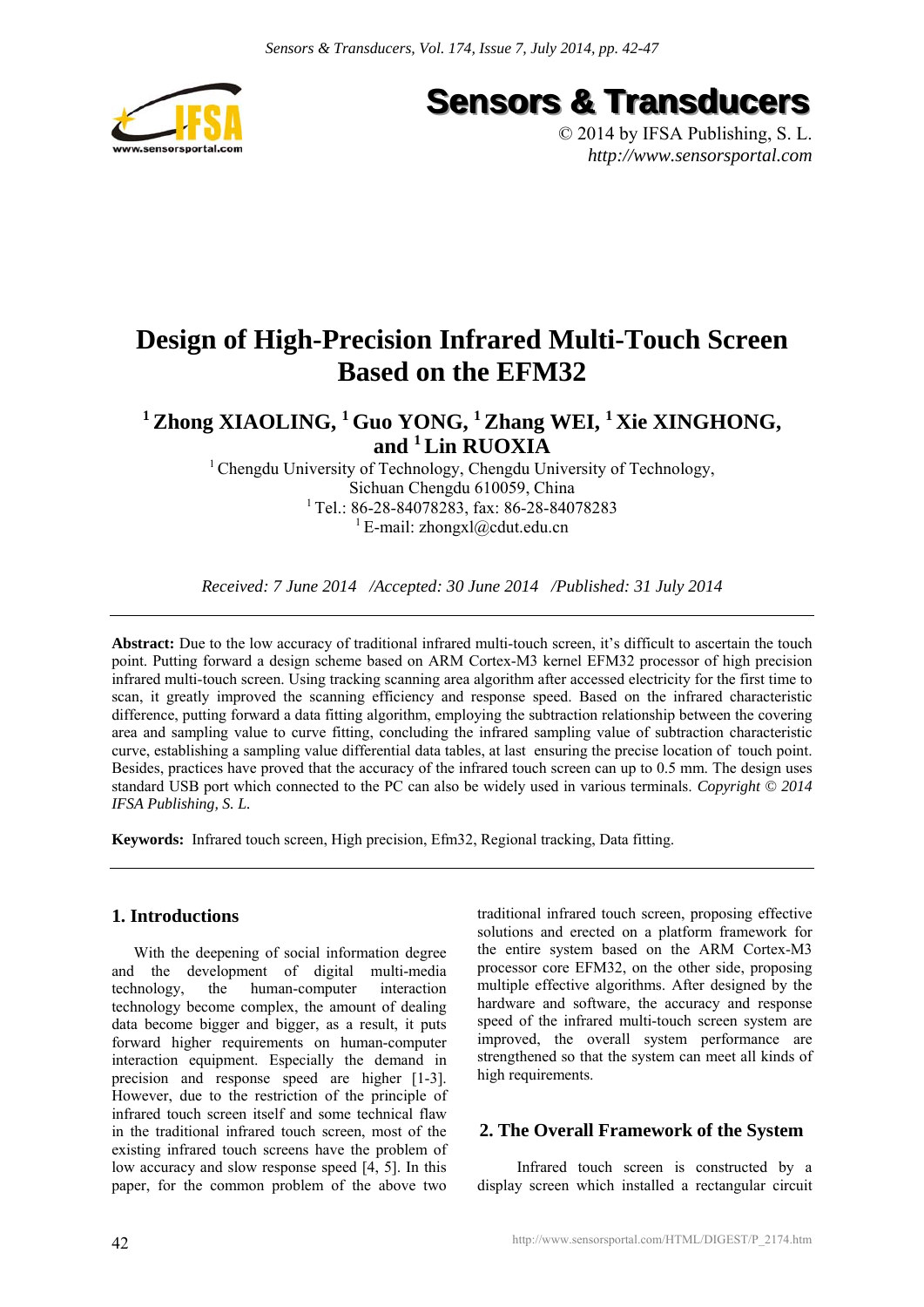board frame around it and on the four sides of the rectangular circuit board are corresponding installed infrared emission and receiver tube [6]. The structure shown in Fig. 1, where the white is the infrared emission tube, black is the infrared receiver tube; the dashed arrows indicate the spread direction of the infrared lights.



**Fig. 1.** Infrared touch screen structure.

Through the circuit drive, the infrared emission infrared light, the position corresponding to the infrared receiver receives the light signal, when the user touches the screen, the light in the horizontal and vertical will be sheltered by the finger. The changes of the infrared lights received by the infrared receiver tubes will cause electrical signal as the output the photoelectric detection circuit changed, through the comparative analysis of the electrical signal can determine the touch point position [7]. Any infrared light opaque objects can block its transmission and thus implement the touch positioning [8]. This design framework is based on the ARM Cortex-M3 core processor EFM32TG110. It separately drive infrared emission and receiver tube and then analysis and process of the received signal from the infrared receiver, finally, deliver the calculated position information to the host computer via the USB port. Fig. 2 shows the overall framework of the system.



**Fig. 2.** The frame diagram of the system.

## **3. The Design of Regional Tracking Canning Algorithm**

Because the response is slow, traditional infrared touch screen will produce a phenomenon of disconnection or trialing which affect the normal use.

Whereas the response speed of infrared touch screen depends on the scanning speed [9, 10]. The traditional infrared touch screen has a low scanning speed, so we put forward a regional tracking scan algorithm. That is after the first time to scan and assure the touch point position, using a scanning method that gradually narrowing the scanning area, and ultimately achieve a small area tracking scanning without lost touch points and greatly improve the scanning rate at the same time. Regional track scan mode shows as the Fig. 3. After the first time of full scan, we can obtain the touch point  $A(X, Y)$ , the second time scan will using point A as the center and the radius is RX1 (RY1), similarly the third time scan will use point A as the center and the radius is RX2 (RY2), the final scan radius is RX2 (RY2), thus achieved the regional track scanning.



**Fig. 3.** Regional track diagram scanning algorithm.

#### **4. The Design of Data Fitting Algorithm**

Traditional infrared touch screen can only discern whether the infrared tube is covered or not, so the number of infrared tube determined the resolution of the infrared touch screen. Use the Φ5 mm infrared tube, for example, for a screen which the size is 121.5 cm  $\times$  68.5 cm and the width is 55 inch, infrared screen of tube array is 243×137, also, the resolution of the touch screen is 243×137. So the method of enhancing resolution only increase the number of infrared tube or reduce the volume of the infrared pipe, which give higher requirements of the cost and production technology. But this design through collect the analog signals of the infrared receiver tube, according to relationship between the signal difference and the shaded area to calculate the shaded area of the infrared tube. As a result, we can through a look-up table to get the corresponding position which is blocked, thus can precisely position and greatly improve the resolution of the infrared touch screen at the same time.

#### **4.1. Theoretical Calculations**

At first, analyzes the relationship between the degree of keep out area and the block. The head of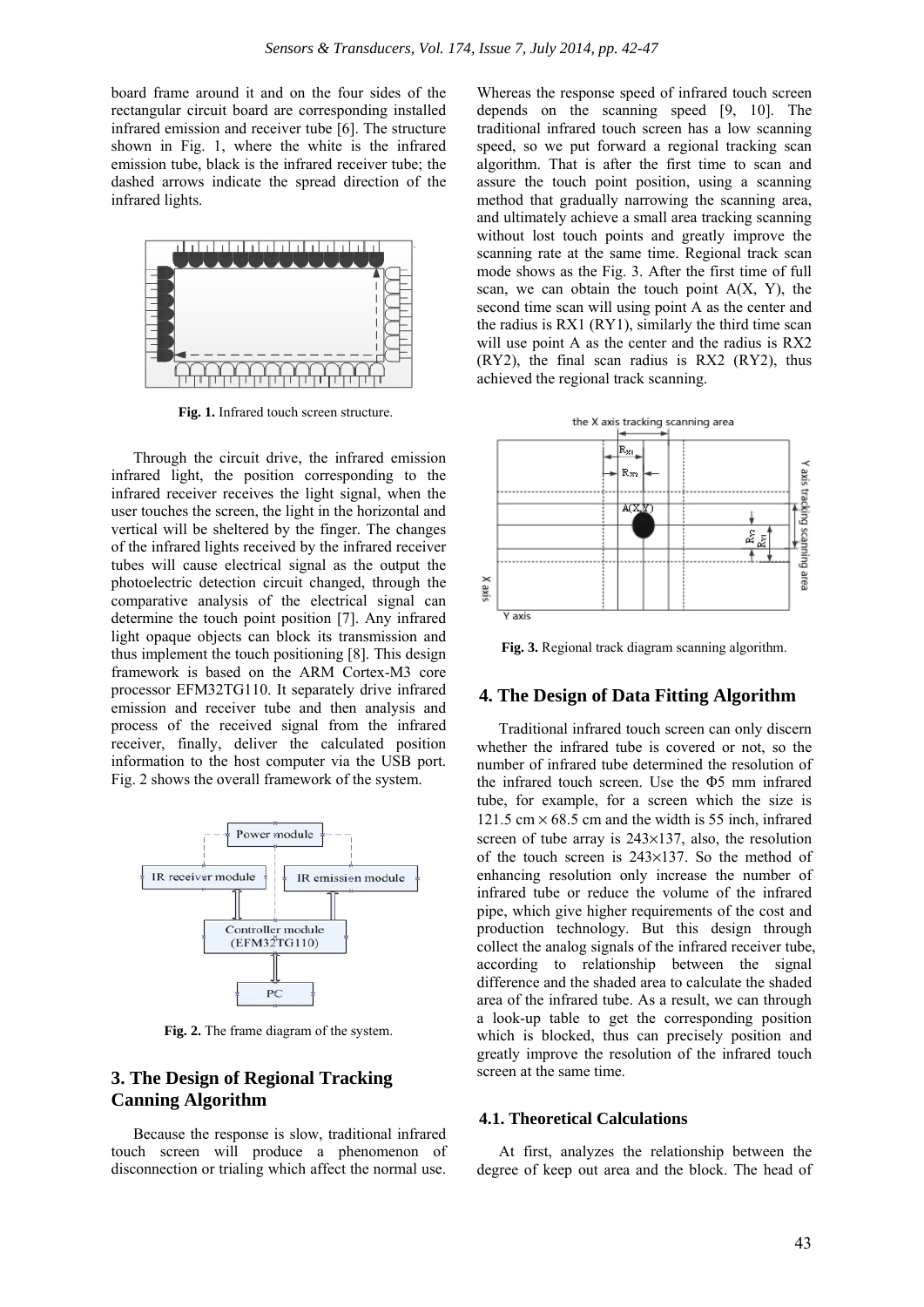the infrared tube is a Φ5 mm circle. The relationship between the blocked position x and blocked area S shown as in Fig. 4.



**Fig. 4.** Relationship between location x and shaded area S.

Establish a rectangular coordinate system as shown in the above. The center of the circle is O (2.5, 2.5), the equation of the circle is:

$$
(x-2.5)^2 + (y-2.5)^2 = 2.5^2, \tag{1}
$$

By the formula (1) can be obtained the shaded area S is:

$$
S = 2\int_0^x (\sqrt{5x - x^2} + 2.5) dx
$$
 (2)

So we can obtain the curves between blocking position and blocking area shown in Fig. 5.



**Fig. 5.** The relationship curve between sheltered location x and shaded area S.

Thus, according to equation (2) and Fig. 5, we can establish the relational data sheet between sheltered area and blocked position.

#### **4.2. The Actual Measurement and Difference Calibration**

Measure and record the blocking area and sample values for multiple infrared tubes, the keep out area

and the sampling value differential relation graph is shown in Fig. 6.



**Fig. 6.** The keep out area and the sampling value differential relation graph.

As shown in Fig. 6, since the parameter difference between each infrared receiving tube, each block area and the sampling value difference curve are inconsistent, and then need data fitting. The proposed function model is

$$
H_i(S) = a_i * h(S) + b_i
$$
 (3)

The coefficient of  $a_i$  and  $b_i$  are used to represent each individual differences of infrared receiving tube. The actual curve of  $h(x)$  can be obtained through extensive testing about the occlusion area of infrared receiving tube and its sampling curve, then get each infrared receiving tube's characteristic parameters of  $a_i$  and  $b_i$ , the data table about the relationship between each block area of the infrared receiving tube and corresponding sampling value difference can also be established. The accurate block position can be obtained by twice look-up table after getting the sampling value differential. Schematic diagram is shown in Fig. 7.



**Fig. 7.** Sampling value differential fixed-point schematic diagram.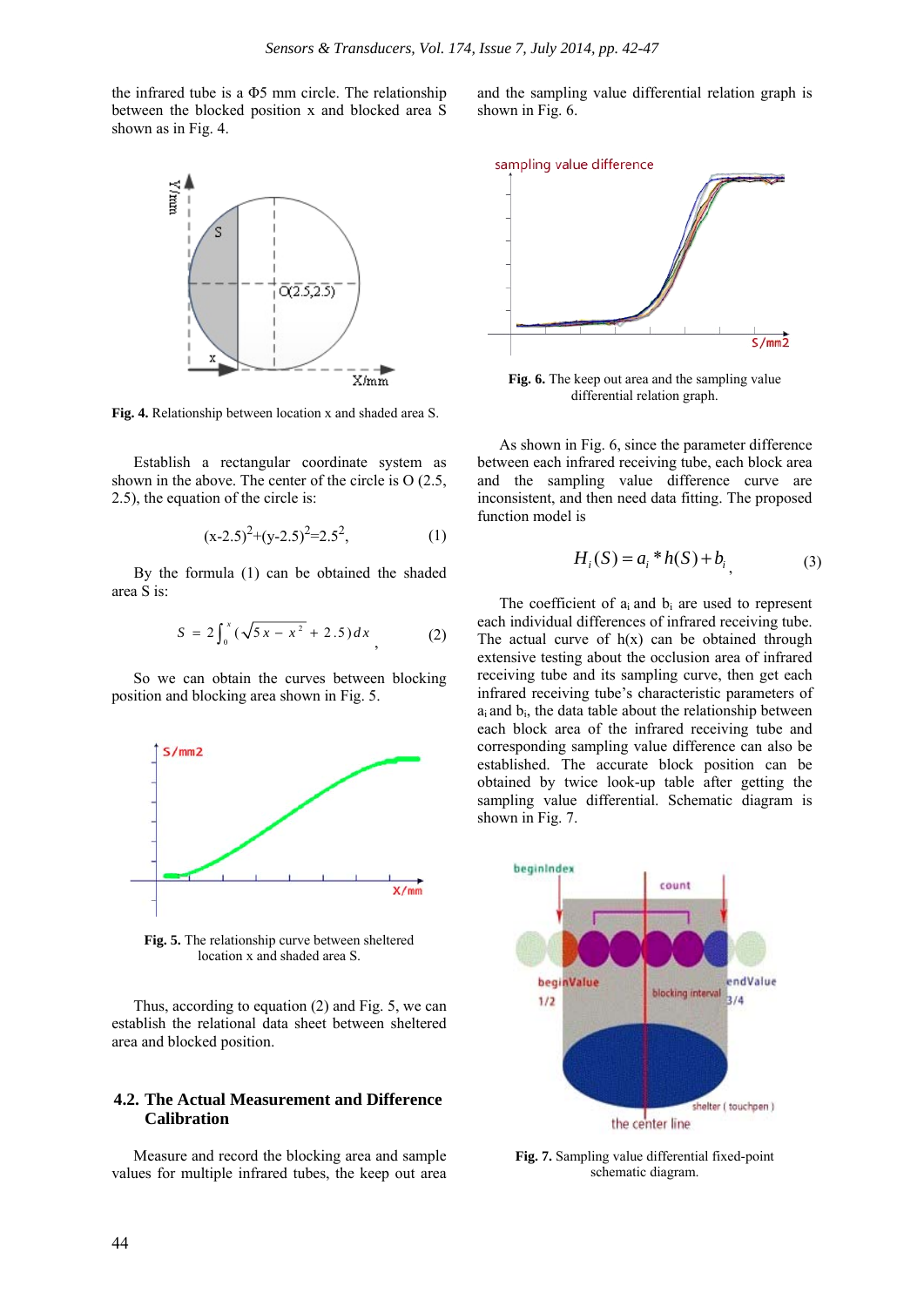## **5. The Infrared Emission and Received Circuit Design**

#### **5.1. The Infrared Emission Circuit Design**

The function of the infrared emission circuit is driving the infrared emission tube in a certain sequence. Because IR3893C/HO has many advantages, such as high transmission power, big transmission angle, narrow emission spectra etc., so choosing it as the infrared emission tube from the company called EVERLIGHT in the design. The driver chip of infrared emission tube used SN74HC138D, because of its high speed, low power consumption. Considering the infrared tubes need a larger driver current and the performance parameters of the IR3893C/HO and SN74HC138D, this design increases a transistor amplifier circuit between SN74HC138D and IR3893C/HO to increase the

driving current. The circuit connection diagram between SN74HC138D and infrared emission tube as shown in Fig. 8.

In the design, a plurality of infrared emission tubes driven by combinational circuits which composed of SN74HC164D and SN74HC138D. An infrared emission tube block is composed of eight infrared emission tubes. In each block, eight emission tubes cathode together is controlled by an output port of SN74HC164D, within the group of eight emission tubes anode respectively controlled by an output port of SN74HC138D, meanwhile the signals of all the output ports of the SN74HC164D amplified by the transistor circuit as an enable signal of SN74HC138D, which makes a SN74HC164D and a SN74HC138D can control 64 infrared transmitting tubes at the same time ,also can independently control anyone of the 64 infrared transmitting tubes. As shown in Fig. 9 is the circuit connection diagram.



**Fig. 8.** The circuit diagram of infrared emission tube drive.



**Fig. 9.** Infrared emission tube cascade circuit.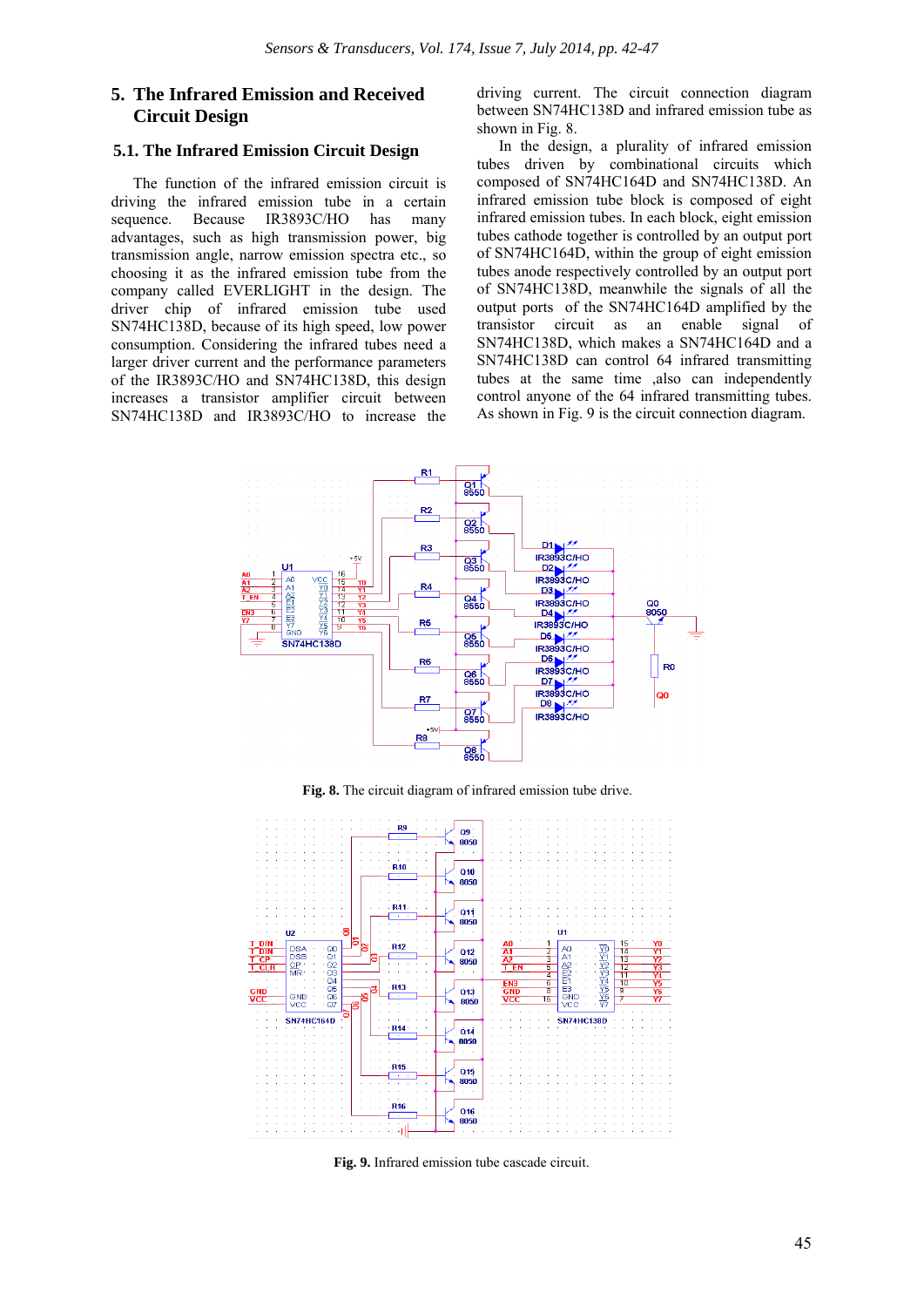## **5.2. The Infrared Receiver Circuit Design**

According to luminescent performance and physical parameters, this design use the EVERLIGHT company's PD3894-6B/L3 as the infrared receiver tube. It has a high light conversion efficiency, good linearity, fast switching speed, etc.74HC4051D which has high switching speed, all ports are compatible with the various modes of operating voltage, and low crosstalk between each port, so the design choose 74HC4051D as a control chip to control infrared receiver on or off. In the infrared receiver tube 74HC4051D and receiver tube is connected with the circuit diagram as shown in Fig. 10.

The design achieves the control of multiple infrared receiving tubes by using 74HC164D to control eight 74HC4051D chips. Each eight infrared receiver tubes make up an infrared receiver tube block. Each block within eight infrared receiver tubes cathode connected together and then connected to a 5 V power supply terminal, a capacitor and two resistors are added to between the group of 8 launch tube anode and the control chip which forms a  $\pi$  type filter circuit, a preliminary filtering on the received optical signal. All of this greatly enhanced the light interference ability of the whole system. As shown in Fig. 11 is the circuit connection diagram.



**Fig. 10.** The Circuit Diagram of Infrared Receiver Tube Driver.



**Fig. 11.** Infrared Receiver Tube Cascade Circuit.

#### **6. Conclusion**

This paper presents design of high-precision infrared multi-touch screen system which based on ARM, giving the various design aspects, proposing

regional tracking scanning mode, elaborating data fitting algorithm. This design has many advantages, such as simple hardware circuit, low demand for infrared tubes' installation and technical, easy to implement, etc. Practices have proved the accuracy of